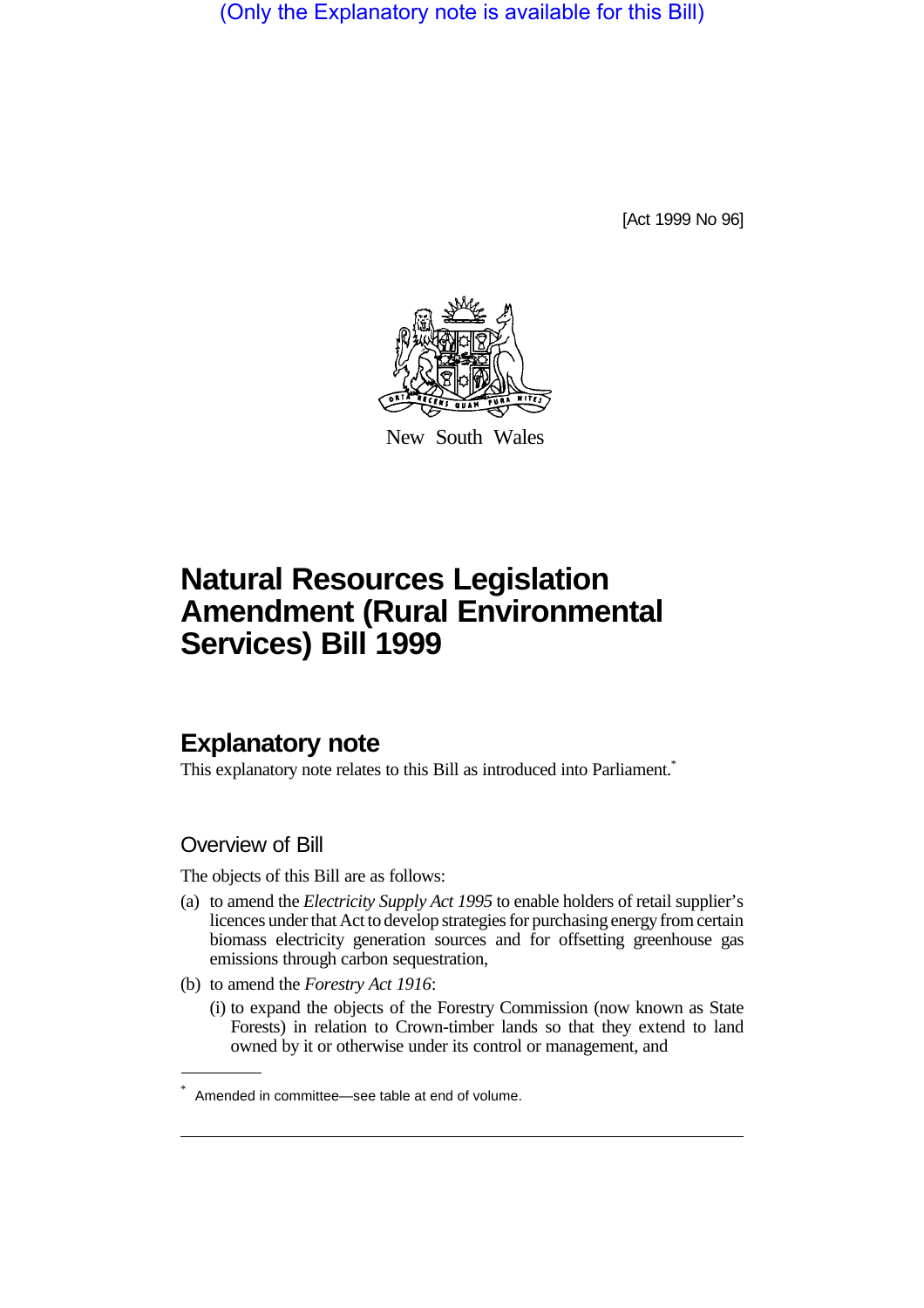Natural Resources Legislation Amendment (Rural Environmental Services) Bill 1999 [Act 1999 No 96]

Explanatory note

- (ii) to make it an object of the Commission to provide natural resource environmental services (whether within or outside the State), and
- (iii) to enable the Commission to confer forestry rights (whether in respect of timber, carbon sequestration or otherwise) over State forests as well as over land owned by the Commission,
- (c) to amend the *Mining Act 1992* to encourage the afforestation and reforestation of areas damaged by mining for purposes such as carbon sequestration or related environmental purposes.

#### Outline of provisions

**Clause 1** sets out the name (also called the short title) of the proposed Act.

**Clause 2** provides for the commencement of the proposed Act on a day or days to be appointed by proclamation.

**Clause 3** is a formal provision giving effect to the amendments to Acts set out in Schedules 1–3.

## **Schedule 1 Amendment of Electricity Supply Act 1995 No 94**

At present, clause 6 (4) of Schedule 2 (Licences) to the *Electricity Supply Act 1995* requires the Minister to impose certain conditions concerning environmental matters on each retail supplier's licence issued under that Act. In particular, clause 6 (4) (a) requires the imposition of a condition requiring a licence holder to develop strategies to help reduce greenhouse gas emissions from electricity supplied to customers in New South Wales as specified in clause 6 (6). Clause 6 (4) (c) (ii) requires a condition to be imposed requiring a licence holder to develop 1, 3 and 5 year plans for purchasing energy from sustainable sources.

**Schedule 1 [1]** amends clause 6 (4) (c) (ii) of Schedule 2 to require retail supplier's licence holders to consider the purchase of energy from biomass sources that are sustainably harvested in meeting a licence condition to develop 1, 3 and 5 year plans for purchasing energy from sustainable energy sources.

**Schedule 1 [2]** amends clause 6 (6) (a) of Schedule 2 so that the strategies developed by licence holders in respect of the reduction of greenhouse gas emissions are in accordance with national greenhouse policies approved by the Council of Australian Governments.

Explanatory note page 2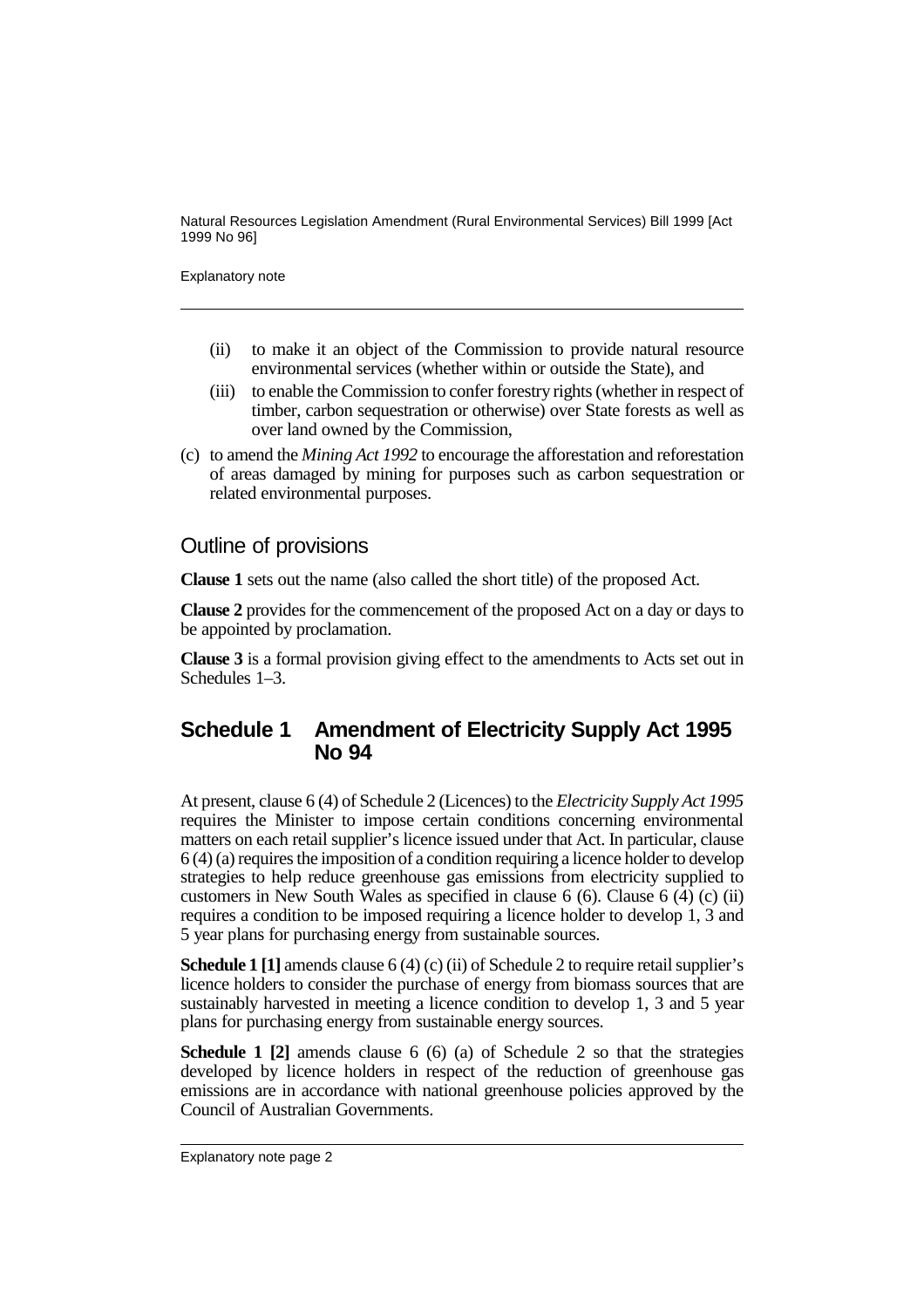Natural Resources Legislation Amendment (Rural Environmental Services) Bill 1999 [Act 1999 No 96]

Explanatory note

**Schedule 1 [4]** inserts a new clause 6 (6A) in Schedule 2 to enable net reductions in greenhouse gas emissions resulting by processes such as carbon sequestration (within the meaning of section 87A of the *Conveyancing Act 1919*) by planted forests to be taken into account in developing strategies of the kind referred to in clause 6 (6) to meet a licence condition to develop strategies to reduce greenhouse gas emissions by electricity retailers.

**Schedule 1 [3]** makes a consequential amendment to clause 6 (6) (b) of Schedule 2 to ensure that carbon sequestration levels referred to in strategies are subject to independent verification in the same way that greenhouse gas emission levels referred to in such strategies presently are.

# **Schedule 2 Amendment of Forestry Act 1916 No 55**

**Schedule 2 [1]** inserts definitions of *carbon sequestration* and *natural resource environmental service* in section 4 of the *Forestry Act 1916*. **Schedule 2 [7]** makes a consequential amendment to section 33B of the Act.

**Schedule 2 [2]** amends section 8A (1) (a)–(c) of the Act to extend the following existing objects of the Commission to land owned by the Forestry Commission or otherwise under its control or management:

- (a) the conservation and utilisation of the timber on Crown-timber lands to the best advantage of the State,
- (b) the provision of adequate supplies of timber from Crown-timber lands for building, commercial, industrial, agricultural, mining and domestic purposes,
- (c) the preservation and improvement, in accordance with good forestry practice, of soil resources and water catchment capabilities of Crown-timber lands.

**Schedule 2 [4]** also amends section 8A of the Act to make the provision of natural resource environmental services (whether within or outside New South Wales) an object of the Commission. **Schedule 2 [3]** makes a consequential amendment to section 8A.

**Schedule 2 [6]** amends section 11 of the Act to make it clear that the Commission has power to confer forestry rights (whether in respect of timber, carbon sequestration or otherwise) over State forests and land owned by the Commission. **Schedule 2 [5]** makes a consequential amendment to section 11.